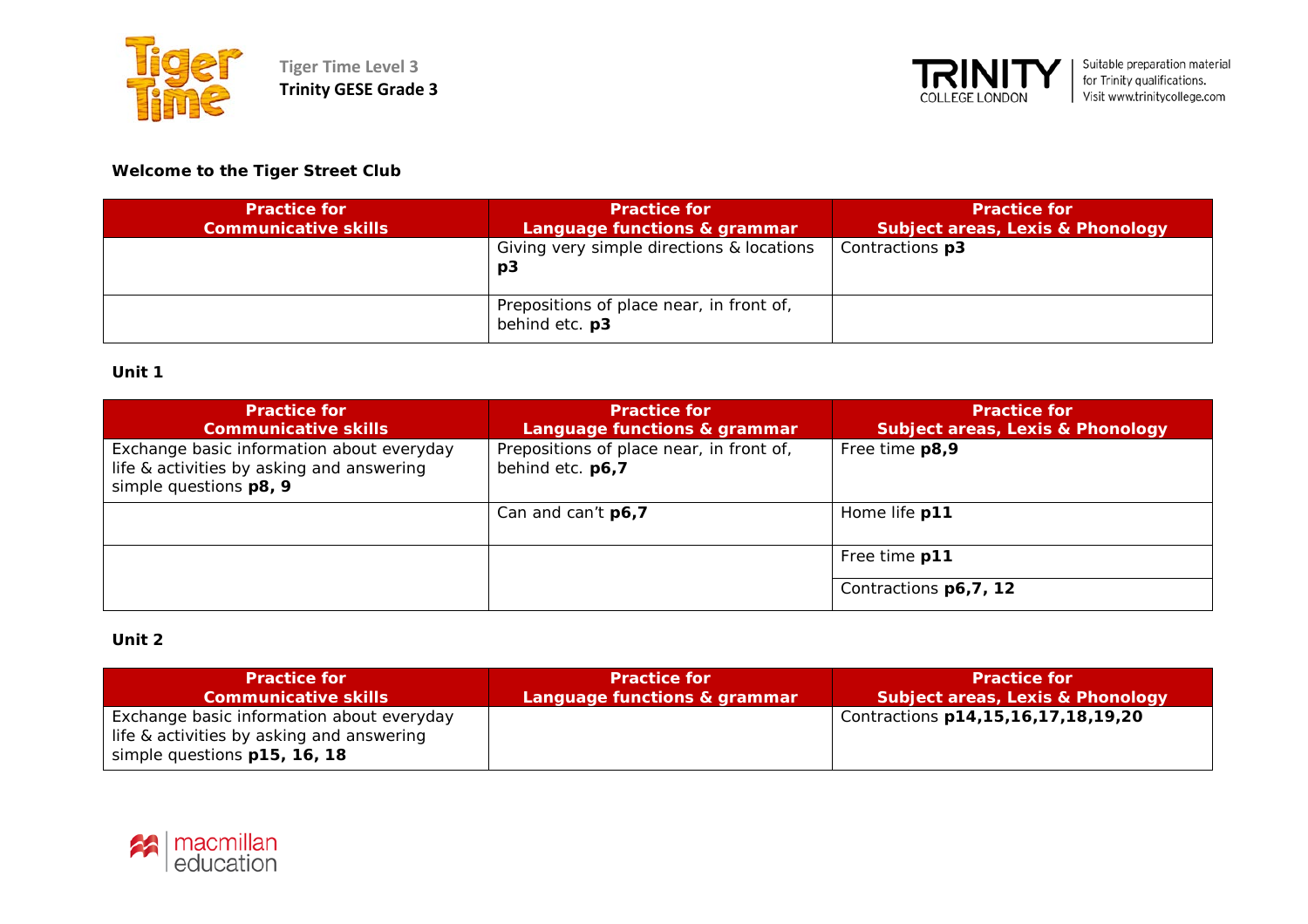

**Tiger Time Level 3 Trinity GESE Grade 3**



# **Unit 3**

| <b>Practice for</b><br><b>Communicative skills</b>                                                             | <b>Practice for</b><br>Language functions & grammar                      | <b>Practice for</b><br><b>Subject areas, Lexis &amp; Phonology</b> |
|----------------------------------------------------------------------------------------------------------------|--------------------------------------------------------------------------|--------------------------------------------------------------------|
| Exchange basic information about everyday<br>life & activities by asking and answering<br>simple questions p21 | Describing current activities of real<br>people or those in pictures p21 | Contractions p22,23,24,28                                          |
| Expressing ability & inability p22, 23,<br>24, 25, 26, 27, 29                                                  | Can and can't p22,23,24, 25, 26,27,<br>29                                | Free time p21-28                                                   |

### **Unit 4**

| <b>Practice for</b><br>Communicative skills                                                                    | <b>Practice for</b><br>Language functions & grammar  | <b>Practice for</b><br><b>Subject areas, Lexis &amp; Phonology</b> |
|----------------------------------------------------------------------------------------------------------------|------------------------------------------------------|--------------------------------------------------------------------|
| Expressing ability & inability p30                                                                             | Can and can't p30                                    | Contractions p30, 32, 33, 36                                       |
| Exchange basic information about everyday<br>life & activities by asking and answering<br>simple questions p32 | Asking simple questions about everyday<br>life $p32$ |                                                                    |